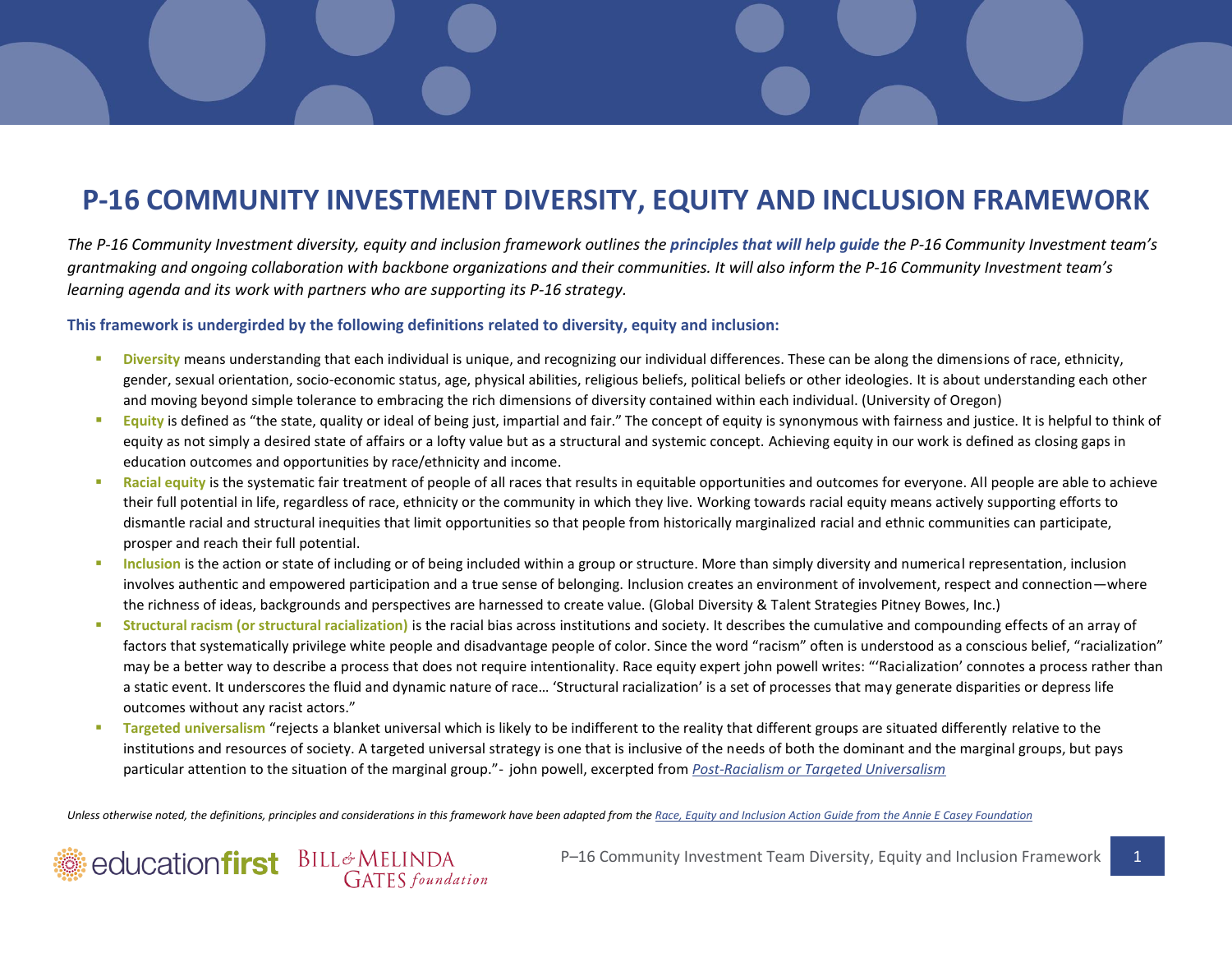| <b>Principles</b>                                                                                                                                                                                               | <b>Key Considerations</b>                                                                                                                                                                                                                                                                                                                                                                                                                                                                                                                                                                                                                                                                                                                                                                                                                                                                                                                                                                                                                                                                                                                                                                                                                                                                                                                                                                                                                                                                                                                                                       |
|-----------------------------------------------------------------------------------------------------------------------------------------------------------------------------------------------------------------|---------------------------------------------------------------------------------------------------------------------------------------------------------------------------------------------------------------------------------------------------------------------------------------------------------------------------------------------------------------------------------------------------------------------------------------------------------------------------------------------------------------------------------------------------------------------------------------------------------------------------------------------------------------------------------------------------------------------------------------------------------------------------------------------------------------------------------------------------------------------------------------------------------------------------------------------------------------------------------------------------------------------------------------------------------------------------------------------------------------------------------------------------------------------------------------------------------------------------------------------------------------------------------------------------------------------------------------------------------------------------------------------------------------------------------------------------------------------------------------------------------------------------------------------------------------------------------|
| 1. The P-16 Community<br>Investment team and its<br>partners will make a focus on<br>diversity, equity and inclusion<br>one of the priorities for this<br>initiative                                            | Throughout this initiative, the P-16 Community Investment team and its partners will:<br>A. Agree to and operate with clear and common definitions of diversity, equity, racial equity, inclusion, structural racism and<br>targeted universalism<br>Identify and use shared language to present data, describe conditions and outcomes, and identify root causes of inequities<br>В.<br>Frame key learnings about equity and inclusion in P-16 communities and to optimize how the foundation works around: 1)<br>shared values at stake, 2) the problem, 3) the hypothesis for the cause, 4) the solution and 5) the action needed<br>Gather and use personal stories to illustrate systemic patterns of inequities impacted populations have experienced<br>D.<br>Ε.<br>Project positive and shared values, such as advancing equitable access to opportunity, engaging in transparent communication<br>about data, promoting belief in every child's potential to achieve, ceding power to the community and using shared measures<br>of success                                                                                                                                                                                                                                                                                                                                                                                                                                                                                                                            |
| 2. The P-16 Community<br>Investment team and its<br>partners will thoughtfully<br>engage, support, and elevate<br>the power and voices of<br>populations impacted by this<br>work, stakeholders and<br>partners | As the P-16 Community Investment team members and its partners attend site visits, facilitate the grant making process,<br>approve the grants, support the network of communities, manage knowledge and evaluate the impact of investments, they will:<br>Understand where the P-16 strategy within the five P-16 communities may not be inclusive of those most adversely affected by<br>А.<br>it<br>Understand who is at risk of racial and/or socioeconomic barriers or bias, and/or exclusion from power in the implementation<br><b>B.</b><br>of P-16 strategies in the five communities<br>How are people, such students/families, local leaders, community members, etc. of different racial/ethnic and/or<br>socioeconomic groups are differently situated or affected by the community's P-16 efforts?<br>Understand how to support and expand ways stakeholders most affected by the lack of a coherent and inclusive P-16 strategy<br>C.<br>have addressed the issue<br>Probe for and identify P-16 leaders' specific approaches (and gaps) for incorporating equitable and inclusive practices<br>D.<br>Require backbone organizations to examine how diverse communities and leaders are being engaged and supported to bring<br>Ε.<br>their power to the table to set priorities for P-16 efforts and shape the solutions and strategies<br>Ensure engagements with P-16 communities (e.g., sites visits, network convenings), local P-16 leaders, on-the-ground partners,<br>community members and families/students are inclusive, representative and authentic |
| 3. The P-16 Community<br>Investment team and its<br>partners will gather and analyze<br>disaggregated data                                                                                                      | As the P-16 Community Investment team and its partners collect data for evaluation, they will:<br>A. Include data that populations who have historically been underserved or under-represented have identified as important to<br>gauging the progress of P-16 efforts<br>Ask grantees to provide disaggregated data by race/ethnicity, gender, socioeconomic status, language and other demographic<br>В.<br>variables whenever such data are available                                                                                                                                                                                                                                                                                                                                                                                                                                                                                                                                                                                                                                                                                                                                                                                                                                                                                                                                                                                                                                                                                                                        |